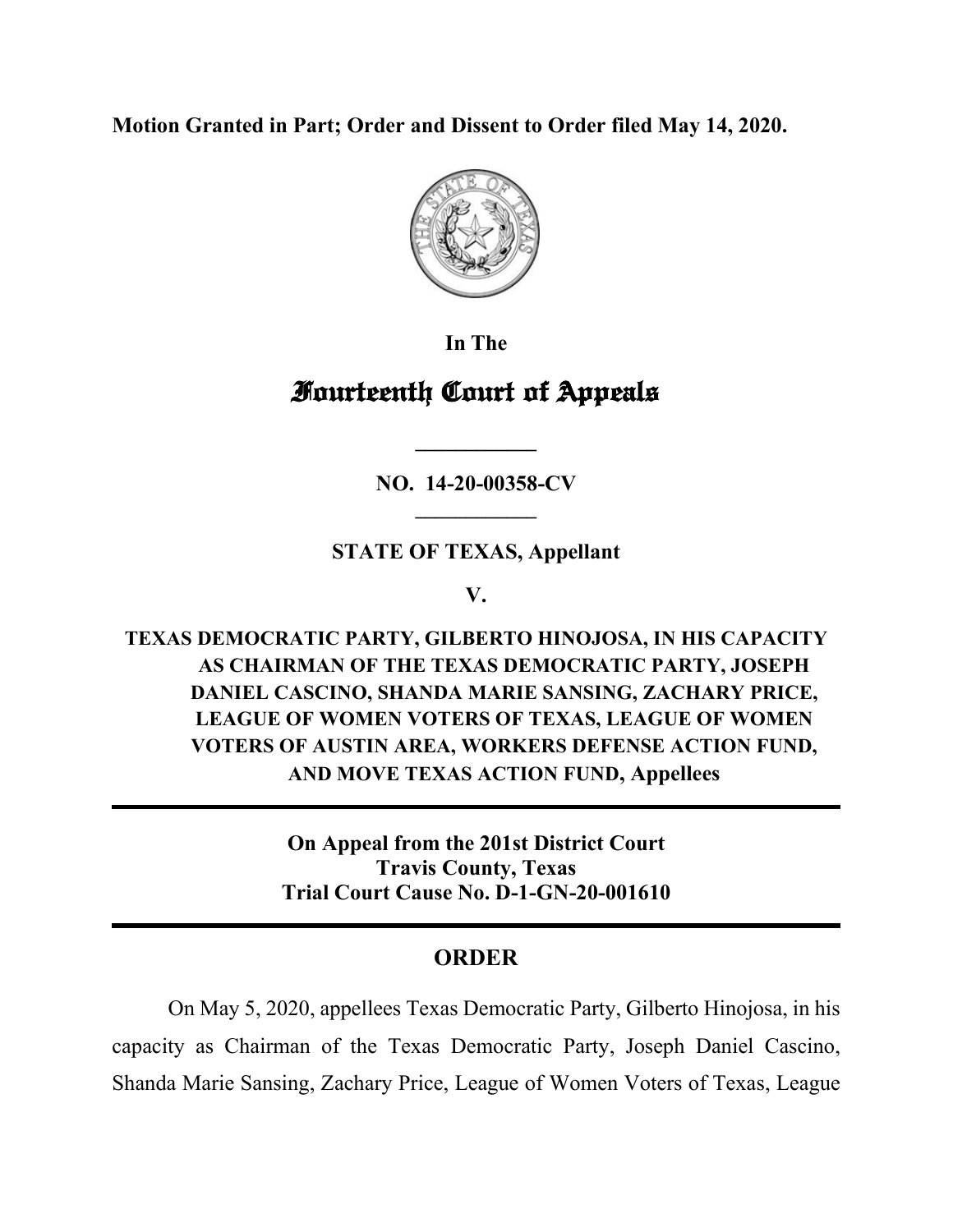of Women Voters of Austin Area, Workers Defense Action Fund, and MOVE Texas Action Fund filed an emergency motion pursuant to Texas Rules of Appellate Procedure 29.3 and 29.4, asking this court to either enforce the trial court's temporary injunction or to issue an order that the trial court's injunction remains in effect to preserve the parties' rights until the disposition of the appeal.

Texas Rule of Appellate Procedure Rule 29.3 states "When an appeal from an interlocutory order is perfected, the appellate court may make any temporary orders necessary to preserve the parties' rights until disposition of the appeal and may require appropriate security." Tex. R. App. P. 29.3.

In *Tex. Educ. Agency v. Houston Indep. Sch. Dist.*, No. 03-20-00025-CV, 2020 WL 1966314, at \*5 (Tex. App.—Austin Apr. 24, 2020, order), the Austin Court of Appeals held that, pursuant to our appellate jurisdiction in an interlocutory appeal, Texas Rule of Appellate Procedure 29.3 provides a mechanism by which we may exercise the scope of our authority over parties, including our inherent power to prevent irreparable harm to parties properly before us. (citing *In re Geomet Recycling, LLC*, 578 S.W.3d 82, 90 (Tex. 2019) ("We find no reason to doubt that the court of appeals had the authority to make orders protecting EMR against irreparable harm using Rule 29.3.")).

We conclude that under the circumstances presented here, where appellees allege irreparable harm, under the binding authority of the Austin Court, we must exercise our inherent authority under Rule  $29.3$ . We conclude that such a temporary order is necessary in this case to preserve the parties' rights. Accordingly, we grant

<span id="page-1-0"></span><sup>&</sup>lt;sup>1</sup> The Texas Supreme Court ordered the Third Court of Appeals to transfer this case to our court. Under the Texas Rules of Appellate Procedure, "the court of appeals to which the case is transferred must decide the case in accordance with the precedent of the transferor court under principles of stare decisis if the transferee court's decision otherwise would have been inconsistent with the precedent of the transferor court." Tex. R. App. P. 41.3.